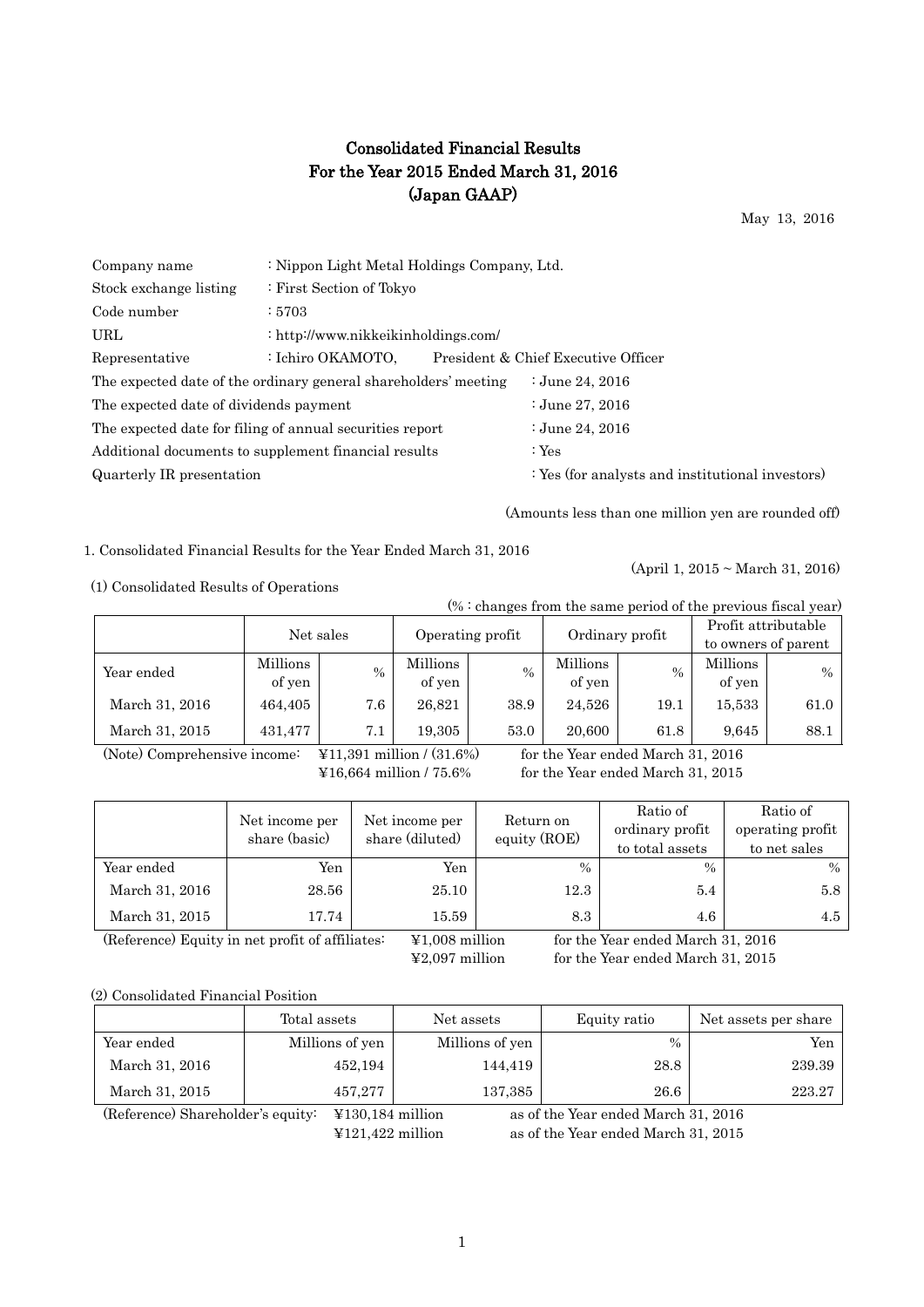(3) Consolidated Cash Flows

|                | Cash flows from<br>operating activities | Cash flows from<br>investing activities | Cash flows from<br>financing activities | Cash and cash<br>equivalents at end of<br>the year |
|----------------|-----------------------------------------|-----------------------------------------|-----------------------------------------|----------------------------------------------------|
| Year ended     | Millions of yen                         | Millions of yen                         | Millions of yen                         | Millions of yen                                    |
| March 31, 2016 | 37,770                                  | (19, 419)                               | (10, 708)                               | 36,485                                             |
| March 31, 2015 | 11,780                                  | (7,119)                                 | (17,581)                                | 29,433                                             |

## 2. Dividends

|                                                 |                                           |                             | Annual dividends per share    |              |        | Total                 |                                | Ratio of                                     |
|-------------------------------------------------|-------------------------------------------|-----------------------------|-------------------------------|--------------|--------|-----------------------|--------------------------------|----------------------------------------------|
|                                                 | End of<br>first<br>quarter                | End of<br>second<br>quarter | End of<br>third<br>quarter    | Year-<br>end | Annual | dividends<br>(annual) | Payout ratio<br>(consolidated) | dividends to<br>net assets<br>(consolidated) |
| Year ended                                      | Yen                                       | Yen                         | Yen                           | Yen          | Yen    | Millions of<br>yen    | $\frac{0}{0}$                  | $\frac{0}{0}$                                |
| March 31,<br>2015                               |                                           | 0.00                        | $\overbrace{\phantom{aaaaa}}$ | 5.00         | 5.00   | 2,720                 | 28.2                           | 2.3                                          |
| March 31,<br>2016                               | $\qquad \qquad \overline{\qquad \qquad }$ | 0.00                        | $\hspace{0.05cm}$             | 6.00         | 6.00   | 3,264                 | 21.0                           | 2.6                                          |
| Year ending<br>March 31,<br>2017<br>(forecasts) |                                           | 3.00                        |                               | 3.00         | 6.00   |                       | 19.8                           |                                              |

## 3. Forecast of Consolidated Financial Results for the Year Ending March 31, 2017

(April 1, 2016 ~ March 31, 2017)

| $% :$ changes from the same period of the previous fiscal year) |           |               |                 |       |                  |               |                  |               |                 |  |                 |  |            |
|-----------------------------------------------------------------|-----------|---------------|-----------------|-------|------------------|---------------|------------------|---------------|-----------------|--|-----------------|--|------------|
|                                                                 |           |               |                 |       |                  |               | Profit           |               | Net.            |  |                 |  |            |
|                                                                 | Net sales |               |                 |       | Operating profit |               |                  |               | Ordinary profit |  | attributable to |  | income per |
|                                                                 |           |               |                 |       |                  |               | owners of parent |               | share           |  |                 |  |            |
|                                                                 | Millions  | $\frac{0}{0}$ | <b>Millions</b> | $\%$  | Millions         | $\frac{0}{0}$ | <b>Millions</b>  | $\frac{0}{0}$ | Yen             |  |                 |  |            |
|                                                                 | of yen    |               | of yen          |       | of yen           |               | of yen           |               |                 |  |                 |  |            |
| Six months ending                                               | 220,000   | (4.2)         | 12,000          | (4.0) | 10,500           | (5.4)         | 7,000            | 3.5           | 12.87           |  |                 |  |            |
| September 30, 2016                                              |           |               |                 |       |                  |               |                  |               |                 |  |                 |  |            |
| Year ending                                                     | 455,000   | (2.0)         | 27,000          | 0.7   | 25,000           | 1.9           | 16,000           | 3.0           | 29.42           |  |                 |  |            |
| March 31, 2017                                                  |           |               |                 |       |                  |               |                  |               |                 |  |                 |  |            |

\*Notes

(1) Changes of important subsidiaries during the period

 (changes of specific subsidiaries in accordance with changes in the scope of consolidation) : None Newly added: — (Company name :  $-$  ) Excluded :  $-$  (Company name :  $-$  )

(2) Changes in accounting policies and changes or restatement of accounting estimates

|  |                                                                        |  | (i) Changes in accounting policies caused by revision of accounting standards | : Yes |
|--|------------------------------------------------------------------------|--|-------------------------------------------------------------------------------|-------|
|  | $\left(\cdot\right)$ and $\left(\cdot\right)$ and $\left(\cdot\right)$ |  |                                                                               |       |

(ii) Changes in accounting policies other than  $(i)$  : None (iii) Changes in accounting estimates : None

(iv) Restatement : None

(3) Number of shares outstanding (common stock)

(i) Number of shares outstanding at end of period (including treasury stock)

| As of the Year ended March 31, 2016 | 545,126,049 shares |
|-------------------------------------|--------------------|
| As of the Year ended March 31, 2015 | 545,126,049 shares |